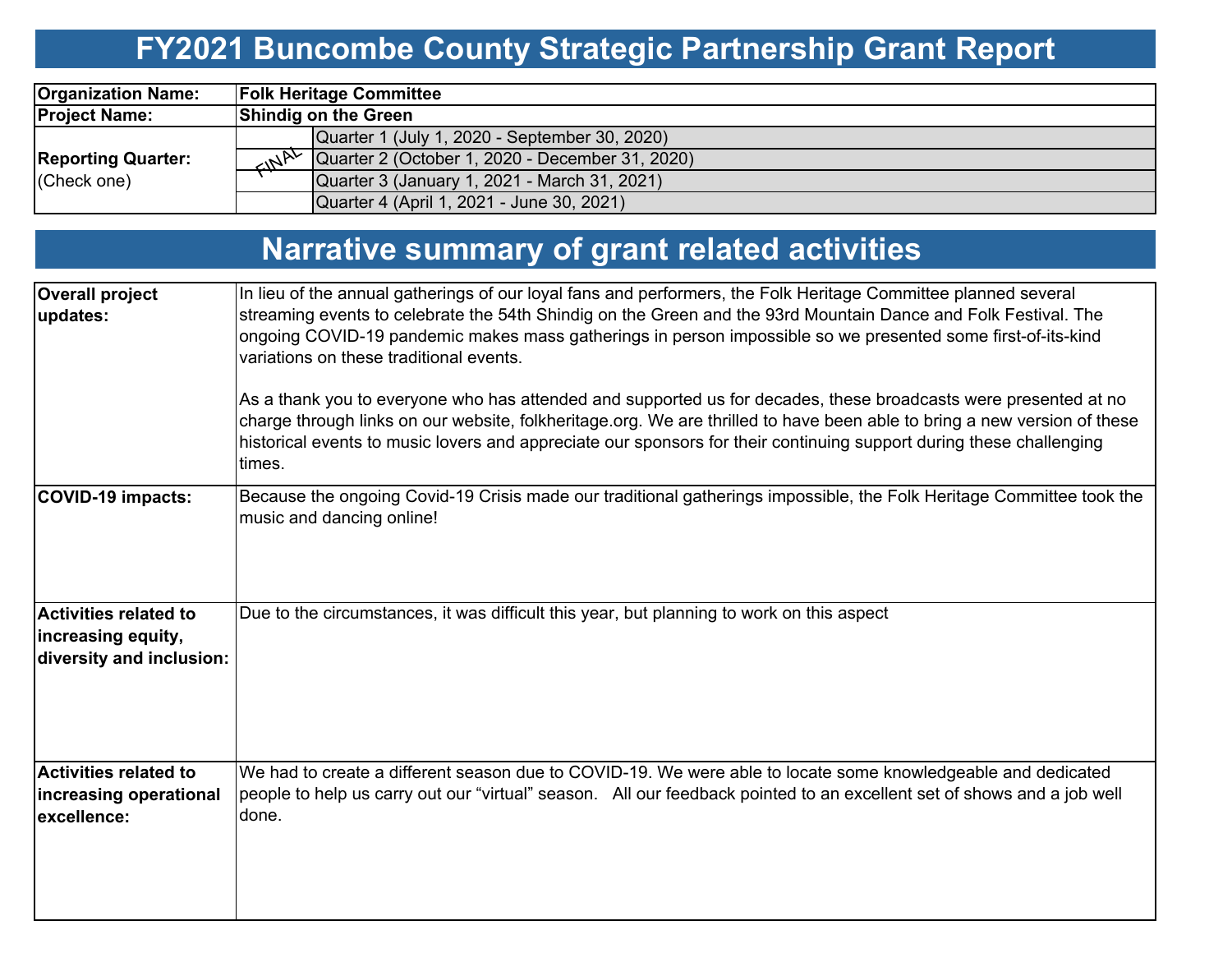### **FY2021 Buncombe County Strategic Partnership Grant Report**

| <b>Organization Name:</b>                |                             |                                                 |  |  | <b>Folk Heritage Committee</b> |  |  |
|------------------------------------------|-----------------------------|-------------------------------------------------|--|--|--------------------------------|--|--|
| <b>Project Name:</b>                     | <b>Shindig on the Green</b> |                                                 |  |  |                                |  |  |
|                                          |                             | Quarter 1 (July 1, 2020 - September 30, 2020)   |  |  |                                |  |  |
| <b>Reporting Quarter:</b><br>(Check one) |                             | Quarter 2 (October 1, 2020 - December 31, 2020) |  |  |                                |  |  |
|                                          |                             | Quarter 3 (January 1, 2021 - March 31, 2021)    |  |  |                                |  |  |
|                                          |                             | Quarter 4 (April 1, 2021 - June 30, 2021)       |  |  |                                |  |  |

### **Progress toward annual goals**

|                                                                                            | <b>Actual Results (Enter Data)</b><br>Please only include new data for the specific quarter |                  |                  |                  |                  |                                                 |
|--------------------------------------------------------------------------------------------|---------------------------------------------------------------------------------------------|------------------|------------------|------------------|------------------|-------------------------------------------------|
| <b>Measure</b>                                                                             | <b>Annual Goal</b>                                                                          | <b>Quarter 1</b> | <b>Quarter 2</b> | <b>Quarter 3</b> | <b>Quarter 4</b> | <b>Progress</b><br>toward<br><b>Annual Goal</b> |
| # of Shindig on the Green events held                                                      | 8                                                                                           | 11               |                  |                  | ۰                | 11                                              |
| <b>Estimated attendance at events</b>                                                      | 2000                                                                                        | 4800             |                  |                  |                  | 4800                                            |
| % of vendors that report they are satisfied with<br>the event and would return next season | 100%                                                                                        | N/A              |                  |                  |                  | 0%                                              |

#### **Comments:**

Shindig On The Green: We posted 15 videos of some of our favorite past performances at 30 minute intervals from 2pm until 9pm each Saturday for 8 weeks beginning July 11 – September 5 (skipping August 8 for the 2020 online Mountain Dance and Folk Festival).

Mountain Dance and Folk Festival: On August 6, 7 and 8 a different show was streamed at no charge each evening allowing you to move your feet to high-energy, hand-clapping bluegrass; enjoy a waltz with your favorite partner; sing along with ballads handed down from early Appalachian settlers; learn a few clogging steps and dance figures; and enjoy master storytellers as they take you to another place and time all in the comfort and safety of your home.